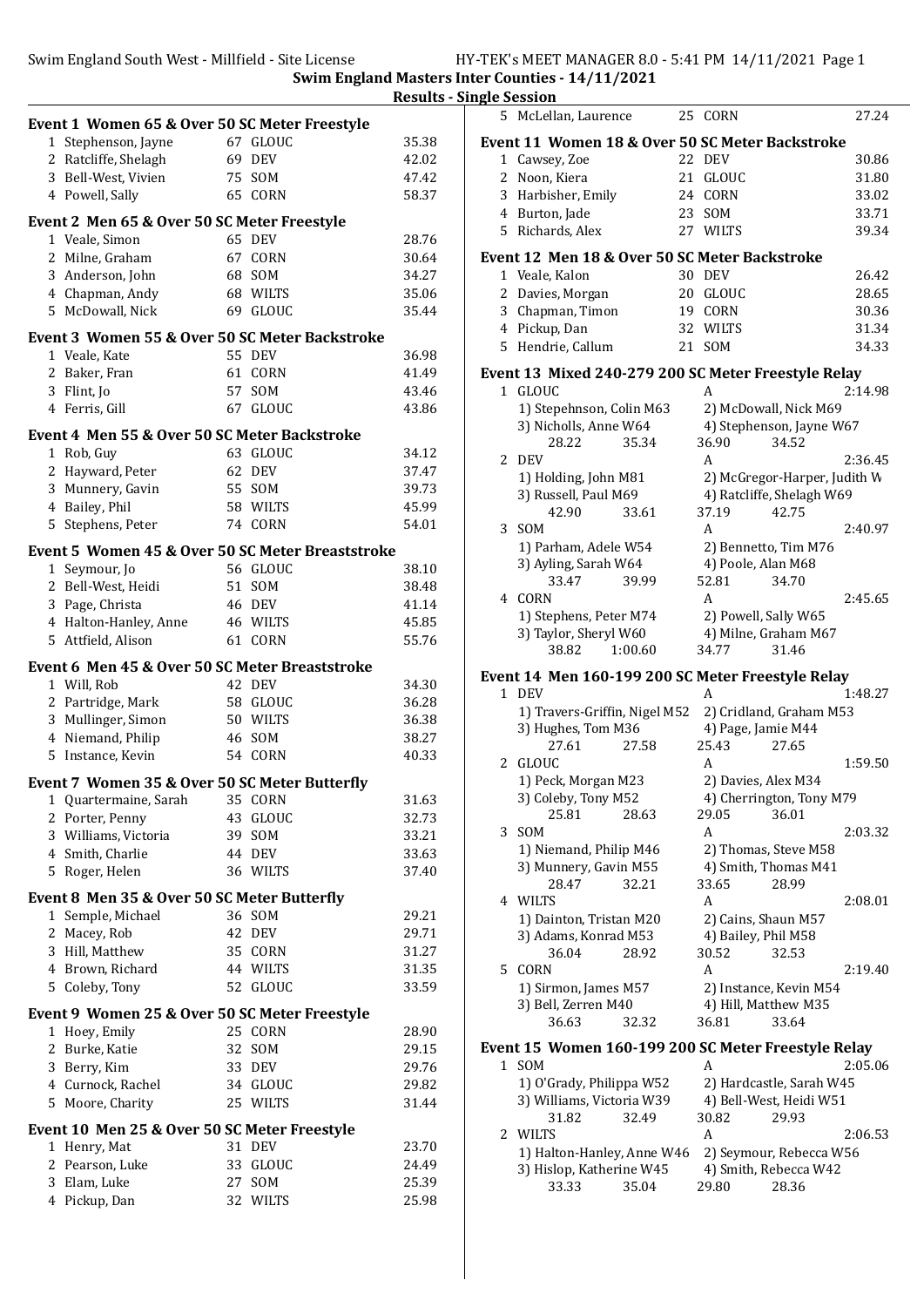Swim England South West - Millfield - Site License HY-TEK's MEET MANAGER 8.0 - 5:41 PM 14/11/2021 Page 2

Swim England Masters Inter Counties - 14/11/2021 Results - Single Session

|    |                                                       |    |                              | resuits |
|----|-------------------------------------------------------|----|------------------------------|---------|
|    | (Event 15 Women 160-199 200 SC Meter Freestyle Relay) |    |                              |         |
|    | 3 GLOUC                                               |    | A                            | 2:06.63 |
|    | 1) Turner, Clare W37                                  |    | 2) Porter, Penny W43         |         |
|    | 3) Wooddisse, Jess W46                                |    | 4) Trott, Julie W54          |         |
|    | 30.74<br>28.81                                        |    | 31.71<br>35.37               |         |
|    | 4 DEV                                                 |    | A                            | 2:07.83 |
|    |                                                       |    |                              |         |
|    | 1) Bickley, Jane W53                                  |    | 2) Veale, Kate W55           |         |
|    | 3) Smith, Charlie W44                                 |    | 4) Lake, Samantha W43        |         |
|    | 32.86<br>33.66                                        |    | 30.15<br>31.16               |         |
| 5  | CORN                                                  |    | A                            | 2:15.30 |
|    | 1) Baker, Fran W61                                    |    | 2) Kula-Przezwanski, Helen W |         |
|    | 3) Chippett, Amy W39                                  |    | 4) Blewett-Hill, Kerry W35   |         |
|    | 35.92<br>33.06                                        |    | 35.83<br>30.49               |         |
|    | Event 16 Men 100-119 200 SC Meter Freestyle Relay     |    |                              |         |
|    | 1 DEV                                                 |    | А                            |         |
|    |                                                       |    |                              | 1:38.46 |
|    | 1) Taylor, Neal M36                                   |    | 2) Barrett, Warren M34       |         |
|    | 3) Davis, Jon-Paul M18                                |    | 4) Cuddihee, Michael M21     |         |
|    | 25.17<br>24.68                                        |    | 24.14<br>24.47               |         |
| 2  | <b>GLOUC</b>                                          |    | A                            | 1:42.39 |
|    | 1) McGregor, Calum M26                                |    | 2) Pearson, Luke M33         |         |
|    | 3) Davies, Morgan M20                                 |    | 4) Davies, Alex M34          |         |
|    | 24.26<br>24.36                                        |    | 25.69<br>28.08               |         |
| 3  | SOM                                                   |    | A                            | 1:42.93 |
|    | 1) Smith, Kieran M23                                  |    | 2) Long, Sam M30             |         |
|    | 3) Hall, Robert M22                                   |    | 4) Elam, Luke M27            |         |
|    | 25.19<br>26.57                                        |    | 25.60<br>25.57               |         |
|    | 4 WILTS                                               |    | A                            | 1:51.59 |
|    | 1) Pickup, Dan M32                                    |    | 2) Brown, Richard M44        |         |
|    | 3) Dainton, Tristan M20                               |    | 4) Russell, Jon M40          |         |
|    | 29.43<br>27.72                                        |    | 26.56<br>27.88               |         |
|    |                                                       |    |                              |         |
|    | Event 17 Women 100-119 200 SC Meter Freestyle Relay   |    |                              |         |
|    | 1 DEV                                                 |    | A                            | 1:54.89 |
|    | 1) Cawsey, Zoe W22                                    |    | 2) Berry, Kim W33            |         |
|    | 3) Steer, Hollie W19                                  |    | 4) Yardley, Kathryn W30      |         |
|    | 27.13<br>29.95                                        |    | 27.62<br>30.19               |         |
| 2  | GLOUC                                                 |    | A                            | 1:56.47 |
|    | 1) Westlake, Ceris W30                                |    | 2) Hartery, Megan W23        |         |
|    | 3) Tanner, Holly W24                                  |    | 4) Curnock, Rachel W34       |         |
|    | 29.25 29.25                                           |    | 28.73 29.24                  |         |
| 3  | <b>SOM</b>                                            |    | A                            | 1:57.49 |
|    |                                                       |    |                              |         |
|    | 1) Flint, Katherine W23                               |    | 2) Gilbert, Jenni W30        |         |
|    | 3) Burke, Katie W32                                   |    | 4) Vogler, Ciara W18         |         |
|    | 30.10<br>30.55                                        |    | 28.92<br>27.92               |         |
| 4  | CORN                                                  |    | A                            | 1:57.99 |
|    | 1) Kotenko, Jodie W21                                 |    | 2) Harbisher, Natalie W27    |         |
|    | 3) Quartermaine, Sarah W35                            |    | 4) Hoey, Emily W25           |         |
|    | 29.08<br>29.58                                        |    | 30.63<br>28.70               |         |
| 5. | WILTS                                                 |    | A                            | 2:00.96 |
|    | 1) Moore, Charity W25                                 |    | 2) Atkinson, Laura W31       |         |
|    | 3) Smith, Rebecca W42                                 |    | 4) Hislop, Katherine W45     |         |
|    | 29.49<br>31.89                                        |    | 29.27<br>30.31               |         |
|    | Event 18 Men 65 & Over 50 SC Meter Backstroke         |    |                              |         |
|    |                                                       |    |                              |         |
| 1  | Veale, Simon                                          |    | 65 DEV                       | 32.99   |
| 2  | Milne, Graham                                         |    | 67 CORN                      | 39.66   |
| 3  | Cherrington, Tony                                     |    | 79 GLOUC                     | 44.52   |
| 4  | Bennetto, Tim                                         |    | 76 SOM                       | 49.26   |
|    | Event 19 Women 65 & Over 50 SC Meter Backstroke       |    |                              |         |
| 1  | Ferris, Gill                                          |    | 67 GLOUC                     | 44.18   |
| 2  | Bickley, Margaret                                     | 70 | <b>DEV</b>                   | 49.79   |
| 3  | Bell-West, Vivien                                     | 75 | <b>SOM</b>                   | 57.53   |
|    |                                                       |    |                              |         |
|    |                                                       |    |                              |         |

| 4              | Powell, Sally                                                   |          | 65 CORN              | 1:15.04        |
|----------------|-----------------------------------------------------------------|----------|----------------------|----------------|
|                | Event 20 Men 55 & Over 50 SC Meter Breaststroke                 |          |                      |                |
|                | 1 Partridge, Mark                                               |          | 58 GLOUC             | 36.48          |
|                | 2 Anderson, John                                                | 68       | SOM                  | 40.44          |
|                | 3 Hayward, Peter                                                | 62       | DEV                  | 41.27          |
|                | 4 Cains, Shaun                                                  |          | 57 WILTS             | 44.35          |
|                | 5 Stephens, Peter                                               |          | <b>74 CORN</b>       | 55.15          |
|                | Event 21 Women 55 & Over 50 SC Meter Breaststroke               |          |                      |                |
|                | 1 Seymour, Jo                                                   |          | 56 GLOUC             | 39.19          |
|                | 2 Jenkinson, Rebecca                                            |          | <b>58 DEV</b>        | 41.58          |
|                | 3 Baker, Fran                                                   |          | 61 CORN              | 48.33          |
|                | 4 Seymour, Rebecca                                              |          | 56 WILTS             | 49.31          |
|                | 5 Crozier, Cherie                                               |          | 57 SOM               | 1:04.28        |
|                | Event 22 Men 45 & Over 50 SC Meter Butterfly                    |          |                      |                |
|                | 1 Bailey, Matt                                                  |          | 49 GLOUC             | 28.92          |
|                | 2 Cridland, Graham                                              | 53       | DEV                  | 29.65          |
|                | 3 Niemand, Philip                                               |          | 46 SOM               | 32.70          |
|                | 4 Adams, Konrad                                                 |          | 53 WILTS             | 33.94          |
| 5              | Instance, Kevin                                                 |          | 54 CORN              | 38.89          |
|                | Event 23 Women 45 & Over 50 SC Meter Butterfly                  |          |                      |                |
|                | 1 Nimmo, Kate                                                   |          | 45 GLOUC             | 32.12          |
|                | 2 O'Grady, Philippa                                             |          | 52 SOM               | 33.61          |
|                | 3 Bickley, Jane                                                 |          | 53 DEV               | 36.96          |
|                | 4 Taylor, Sheryl                                                |          | 60 CORN<br>56 WILTS  | 40.90          |
|                | 5 Seymour, Rebecca                                              |          |                      | 43.22          |
|                | Event 24 Men 35 & Over 50 SC Meter Freestyle                    |          |                      |                |
|                | 1 Taylor, Neal                                                  |          | 36 DEV               | 25.23          |
|                | 2 Barnes, Ollie                                                 |          | 40 GLOUC             | 25.81          |
|                | 3 Oakes, Luke<br>4 Brown, Richard                               | 35<br>44 | SOM<br><b>WILTS</b>  | 26.07<br>27.92 |
|                | 5 Hill, Matthew                                                 |          | 35 CORN              | 29.20          |
|                |                                                                 |          |                      |                |
|                | Event 25 Women 35 & Over 50 SC Meter Freestyle                  |          |                      |                |
|                | 1 Smith, Rebecca<br>2 Porter, Penny                             |          | 42 WILTS<br>43 GLOUC | 28.74<br>29.29 |
|                | 3 Smith, Charlie                                                | 44       | DEV                  | 30.11          |
|                | 4 Quartermaine, Sarah                                           | 35       | CORN                 | 30.20          |
| 5              | Williams, Victoria                                              |          | 39 SOM               | 31.00          |
|                |                                                                 |          |                      |                |
|                | Event 26 Men 25 & Over 50 SC Meter Backstroke<br>1 Veale, Kalon | 30       | <b>DEV</b>           | 26.13          |
| $\overline{2}$ | McGregor, Calum                                                 | 26       | <b>GLOUC</b>         | 28.05          |
|                | 3 Pickup, Dan                                                   | 32       | WILTS                | 30.31          |
|                | 4 Long, Sam                                                     | 30       | SOM                  | 30.92          |
| 5.             | McLellan, Laurence                                              |          | 25 CORN              | 32.98          |
|                | Event 27 Women 25 & Over 50 SC Meter Backstroke                 |          |                      |                |
|                | 1 Atkinson, Laura                                               |          | 31 WILTS             | 33.41          |
|                | 2 Westlake, Nia                                                 |          | 28 GLOUC             | 33.62          |
|                | 3 Yardley, Kathryn                                              | 30       | DEV                  | 34.45          |
|                | 4 Hoey, Emily                                                   | 25       | CORN                 | 35.19          |
| 5              | Gilbert, Jenni                                                  |          | 30 SOM               | 36.09          |
|                | Event 28 Men 18 & Over 50 SC Meter Breaststroke                 |          |                      |                |
|                | 1 Henry, Mat                                                    |          | 31 DEV               | 29.36          |
|                | 2 Hall, Robert                                                  |          | 22 SOM               | 33.11          |
|                | 3 Chapman, Timon                                                |          | 19 CORN              | 33.29          |
|                | 4 Davies, Morgan                                                |          | 20 GLOUC             | 33.34          |
| 5              | Dainton, Tristan                                                |          | 20 WILTS             | 36.60          |
|                | Event 29 Women 18 & Over 50 SC Meter Breaststroke               |          |                      |                |
|                | 1 Steer, Hollie                                                 |          | 19 DEV               | 34.20          |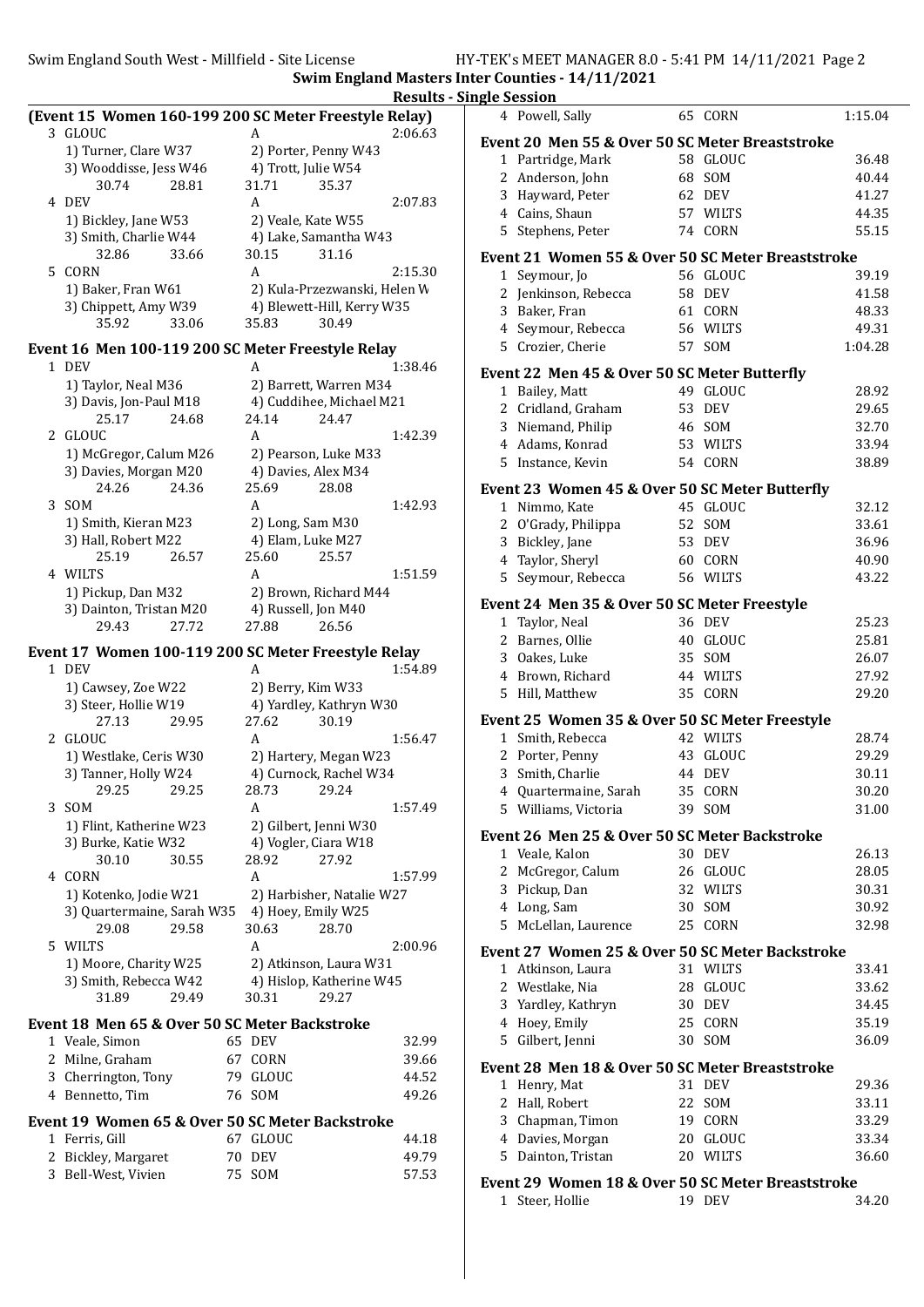Swim England South West - Millfield - Site License HY-TEK's MEET MANAGER 8.0 - 5:41 PM 14/11/2021 Page 3 Swim England Masters Inter Counties - 14/11/2021

|                                                        |                              |         | <b>Results - Single Session</b> |
|--------------------------------------------------------|------------------------------|---------|---------------------------------|
| (Event 29 Women 18 & Over 50 SC Meter Breaststroke)    |                              |         | 3 CORN                          |
| 2 Noon, Kiera                                          | 21 GLOUC                     | 35.07   | 1) Kula                         |
| 3 Kotenko, Jodie                                       | 21 CORN                      | 35.83   | 3) Qua                          |
| 4 Flint, Katherine                                     | 23 SOM                       | 37.62   | 3.                              |
| 5 Moore, Charity                                       | 25 WILTS                     | 42.90   | 4 DEV                           |
| Event 30 Men 75 & Over 50 SC Meter Freestyle           |                              |         | 1) Yard                         |
|                                                        | 79 GLOUC                     | 35.67   | 3) Lak                          |
| 1 Cherrington, Tony<br>2 Bennetto, Tim                 | 76 SOM                       | 41.56   | 30                              |
| 3 Holding, John                                        | <b>81 DEV</b>                | 42.44   | 5 GLOUC                         |
|                                                        |                              |         | 1) Tanı                         |
| Event 31 Women 75 & Over 50 SC Meter Freestyle         |                              |         | 3) Turi                         |
| 1 Bell-West, Vivien                                    | 75 SOM                       | 46.78   | 28                              |
| Event 32 Women 200-239 200 SC Meter Freestyle Relay    |                              |         | Event 35 M                      |
| 1 GLOUC                                                | A                            | 2:16.31 | 1 DEV                           |
| 1) Wooddisse, Jess W46                                 | 2) Nicholls, Anne W64        |         | 1) Mac                          |
| 3) Trott, Julie W54                                    | 4) Seymour, Jo W56           |         | 3) Cud                          |
| 31.30<br>37.11                                         | 36.24                        | 31.66   | $2^{\cdot}$                     |
| 2 DEV                                                  | A                            | 2:19.73 | 2 SOM                           |
| 1) Jenkinson, Rebecca W58                              | 2) Bickley, Jane W53         |         | 1) Oak                          |
| 3) McGregor-Harper, Judith W 4) Ratcliffe, Shelagh W69 |                              |         | 3) Smit                         |
| 31.85<br>32.43                                         | 33.97                        | 41.48   | $\overline{2}$                  |
| 3 SOM                                                  | A                            | 2:25.13 | 3 GLOUC                         |
| 1) O'Grady, Philippa W52                               | 2) Crozier, Cherie W57       |         | 1) Pecl                         |
| 3) Flint, Jo W57                                       | 4) Parham, Adele W54         |         | 3) Cole<br>2.                   |
| 31.89<br>43.43                                         | 36.16                        | 33.65   | 4 WILTS                         |
| 4 CORN                                                 | A                            | 2:31.69 | 1) Mul                          |
| 1) Baker, Fran W61                                     | 2) Attfield, Alison W61      |         | 3) Russ                         |
| 3) Taylor, Sheryl W60                                  | 4) Chippett, Amy W39         |         | $2^{\circ}$                     |
| 42.99<br>36.97                                         | 35.59                        | 36.14   | 5 CORN                          |
| Event 33 Men 200-239 200 SC Meter Freestyle Relay      |                              |         | 1) Bell                         |
| 1 GLOUC                                                | A                            | 1:54.38 | 3) Cha                          |
| 1) Stepehnson, Colin M63                               | 2) Guy, Rob M63              |         | 3.                              |
| 3) Partridge, Mark M58                                 | 4) Kinsey, Sean M57          |         |                                 |
| 28.29<br>29.07                                         | 29.22                        | 27.80   | Event 36 W<br>1 DEV             |
| 2 DEV                                                  | A                            | 1:54.51 |                                 |
| 1) Garros, Dominic M48                                 | 2) Veale, Simon M65          |         | 1) Stee<br>3) Caw               |
| 3) Hayward, Peter M62                                  | 4) Cridland, Graham M53      |         | 28                              |
| 28.15<br>28.95                                         | 30.06                        | 27.35   | 2 CORN                          |
| 3 SOM                                                  | A                            | 2:12.53 | 1) Kote                         |
| 1) Thomas, Steve M58                                   | 2) Anderson, John M68        |         | 3) Roo                          |
| 3) Munnery, Gavin M55<br>32.84                         | 4) Niemand, Philip M46       | 29.02   | 28                              |
| 4 WILTS                                                | A                            | 2:17.27 | 3 GLOUC                         |
| 1) Chapman, Andy M68                                   | 2) Bailey, Phil M58          |         | 1) Wes                          |
| 3) Cains, Shaun M57                                    | 4) Adams, Konrad M53         |         | 3) Noo                          |
| 35.85<br>37.09                                         | 31.83                        | 32.50   | 2 <sup>0</sup>                  |
| 5 CORN                                                 | A                            | 2:20.52 | 4 SOM                           |
| 1) Stephens, Peter M74                                 | 2) Instance, Kevin M54       |         | 1) Vogl                         |
| 3) Sirmon, James M57                                   | 4) Milne, Graham M67         |         | 3) Flint                        |
| 38.61<br>32.56                                         | 37.37                        | 31.98   | 28                              |
|                                                        |                              |         | 5 WILTS                         |
| Event 34 Women 120-159 200 SC Meter Freestyle Relay    |                              |         | 1) Ros                          |
| 1 SOM                                                  | A                            | 2:03.28 | 3) Moo                          |
| 1) Gilbert, Jenni W30                                  | 2) Williams, Victoria W39    |         | 30                              |
| 3) Hardcastle, Sarah W45<br>31.49<br>30.76             | 4) Burke, Katie W32<br>32.44 | 28.59   | Event 37 M                      |
| 2 WILTS                                                | A                            | 2:03.34 | 1 DEV                           |
| 1) Roger, Helen W36                                    | 2) Rosendale, Collette W37   |         | 1) Hen                          |
| 3) Smith, Rebecca W42                                  | 4) Good, Bethan W40          |         | 3) Tayl                         |

3) Smith, Rebecca W42 4) Good, Bethan V<br>32.90 29.25 29.20 31.99

29.20

| 3 CORN                                                 | A                                        | 2:03.95 |
|--------------------------------------------------------|------------------------------------------|---------|
| 1) Kula-Przezwanski, Helen W 2) Harbisher, Natalie W27 |                                          |         |
| 3) Quartermaine, Sarah W35                             | 4) Blewett-Hill, Kerry W35               |         |
| 32.65<br>29.80                                         | 30.31<br>31.19                           |         |
| 4 DEV                                                  | A                                        | 2:06.52 |
| 1) Yardley, Kathryn W30                                | 2) Browning, Alison W43                  |         |
| 3) Lake, Samantha W43                                  | 4) Page, Christa W46                     |         |
| 30.85<br>32.11                                         | 30.98<br>32.58                           |         |
| 5 GLOUC                                                | A                                        | 2:06.81 |
| 1) Tanner, Holly W24                                   | 2) Wooddisse, Jess W46                   |         |
| 3) Turner, Clare W37                                   | 4) Trott, Julie W54                      |         |
| 28.94<br>31.07                                         | 36.74<br>30.06                           |         |
| Event 35 Men 120-159 200 SC Meter Freestyle Relay      |                                          |         |
| 1 DEV                                                  | A                                        | 1:43.36 |
|                                                        | 2) Barrett, Warren M34                   |         |
| 1) Macey, Rob M42<br>3) Cuddihee, Michael M21          | 4) Page, Jamie M44                       |         |
| 27.29<br>24.23                                         | 24.53<br>27.31                           |         |
| 2 SOM                                                  | A                                        | 1:47.00 |
| 1) Oakes, Luke M35                                     | 2) Semple, Michael M36                   |         |
| 3) Smith, Thomas M41                                   | 4) Long, Sam M30                         |         |
| 26.00<br>27.46                                         | 28.31<br>25.23                           |         |
| 3 GLOUC                                                | A                                        | 1:47.44 |
| 1) Peck, Morgan M23                                    | 2) Davies, Alex M34                      |         |
| 3) Coleby, Tony M52                                    | 4) Pearson, Luke M33                     |         |
| 25.87<br>28.40                                         | 28.97<br>24.20                           |         |
| 4 WILTS                                                | A                                        | 1:48.89 |
| 1) Mullinger, Simon M50                                | 2) Pickup, Dan M32                       |         |
| 3) Russell, Jon M40                                    | 4) Brown, Richard M44                    |         |
| 27.25<br>27.77                                         | 27.98<br>25.89                           |         |
| 5 CORN                                                 | A                                        | 2:06.44 |
| 1) Bell, Zerren M40                                    | 2) Sirmon, James M57                     |         |
| 3) Chapman, Timon M19                                  | 4) McLellan, Laurence M25                |         |
| 35.64<br>37.07                                         | 27.32<br>26.41                           |         |
|                                                        |                                          |         |
| Event 36 Women 72-99 200 SC Meter Freestyle Relay      |                                          |         |
| 1 DEV                                                  | A                                        | 1:51.84 |
| 1) Steer, Hollie W19                                   | 2) Bickley, Jess W19                     |         |
| 3) Cawsey, Zoe W22<br>28.30<br>28.73                   | 4) Townsend, Katie W21<br>26.57<br>28.24 |         |
| 2 CORN                                                 | A                                        | 1:55.18 |
|                                                        | 2) Harbisher, Emily W24                  |         |
| 1) Kotenko, Jodie W21<br>3) Roodhouse, Molly W22       | 4) Hoey, Emily W25                       |         |
| 28.95<br>29.15                                         | 27.23<br>29.85                           |         |
| 3 GLOUC                                                | A                                        | 1:57.26 |
| 1) Westlake, Ceris W30                                 | 2) Tanner, Holly W24                     |         |
| 3) Noon, Kiera W21                                     | 4) Hartery, Megan W23                    |         |
| 29.58<br>29.53                                         | 29.67<br>28.48                           |         |
| 4 SOM                                                  | A                                        | 1:58.31 |
| 1) Vogler, Ciara W18                                   | 2) Burton, Jade W23                      |         |
| 3) Flint, Katherine W23                                |                                          |         |
| 28.41<br>29.69                                         | 29.51<br>30.70                           |         |
| 5 WILTS                                                | A                                        | 2:07.69 |
| 1) Rosendale, Collette W37                             | 2) Seymour, Rebecca W56                  |         |
| 3) Moore, Charity W25                                  | 4) Summer, Tina W37                      |         |
| 30.15<br>35.47                                         | 32.05<br>30.02                           |         |
|                                                        |                                          |         |
| Event 37 Men 72-99 200 SC Meter Freestyle Relay        |                                          |         |
| 1 DEV                                                  | A                                        | 1:36.90 |
| 1) Henry, Mat M31                                      | 2) Veale, Kalon M30                      |         |
| 3) Taylor, Neal M36<br>23.77<br>23.70                  | 4) Davis, Jon-Paul M18<br>25.11<br>24.32 |         |
|                                                        |                                          |         |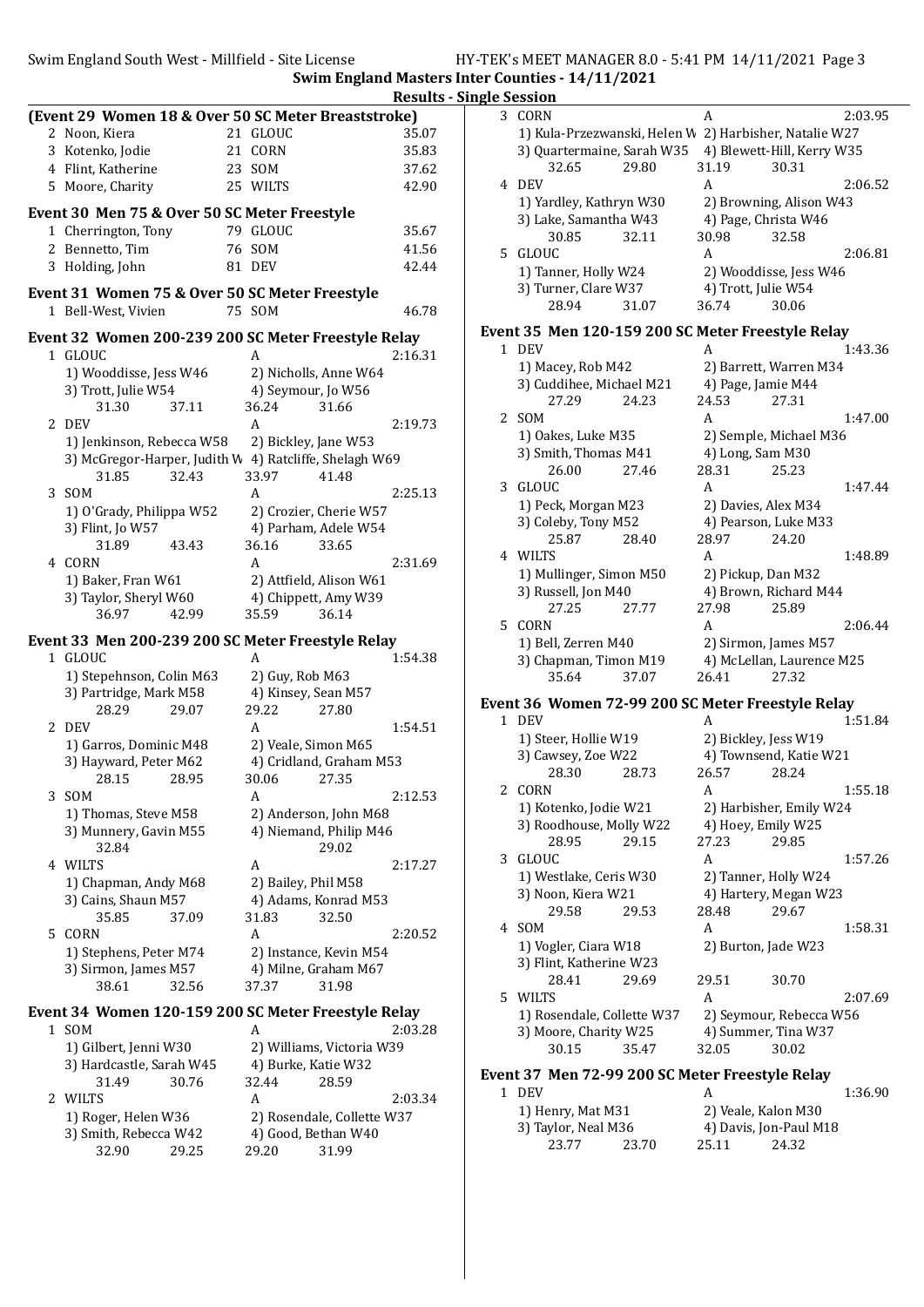Swim England South West - Millfield - Site License HY-TEK's MEET MANAGER 8.0 - 5:41 PM 14/11/2021 Page 4

Swim England Masters Inter Counties - 14/11/2021 Results - Single Session

|              |                                                   |    |                         | woun    |
|--------------|---------------------------------------------------|----|-------------------------|---------|
|              | (Event 37 Men 72-99 200 SC Meter Freestyle Relay) |    |                         |         |
|              | 2 GLOUC                                           |    | A                       | 1:44.22 |
|              | 1) Munden, Craig M24                              |    | 2) Peck, Morgan M23     |         |
|              | 3) Davies, Morgan M20                             |    | 4) Davies, Alex M34     |         |
|              | 25.73<br>25.58                                    |    | 28.86<br>24.05          |         |
| 3            | <b>SOM</b>                                        |    | A                       | 1:46.84 |
|              | 1) Smith, Kieran M23                              |    | 2) Graham, Kier M23     |         |
|              | 3) Hall, Robert M22                               |    | 4) Hendrie, Callum M21  |         |
|              | 25.77<br>27.22                                    |    | 26.52<br>27.33          |         |
| 4            | WILTS                                             |    | A                       | 1:54.48 |
|              | 1) Pickup, Dan M32                                |    | 2) Brown, Richard M44   |         |
|              | 3) Dainton, Tristan M20                           |    | 4) Mullinger, Simon M50 |         |
|              | 28.70<br>29.73                                    |    | 29.21<br>26.84          |         |
| 5            | CORN                                              |    | A                       | 2:02.18 |
|              | 1) Hill, Matthew M35                              |    | 2) Bell, Zerren M40     |         |
|              | 3) McLellan, Laurence M25                         |    | 4) Chapman, Timon M19   |         |
|              | 37.43<br>29.61                                    |    | 26.49<br>28.65          |         |
|              | Event 38 Women 65 & Over 50 SC Meter Breaststroke |    |                         |         |
|              | 1 Ferris, Gill                                    | 67 | GLOUC                   | 47.77   |
|              | 2 Bickley, Margaret                               |    | 70 DEV                  | 53.20   |
|              | 3 Bell-West, Vivien                               | 75 | SOM                     | 1:03.27 |
|              | 4 Powell, Sally                                   | 65 | CORN                    | 1:11.56 |
|              |                                                   |    |                         |         |
|              | Event 39 Men 65 & Over 50 SC Meter Breaststroke   |    |                         |         |
|              | 1 Morrow, Tom                                     |    | 65 GLOUC                | 38.30   |
|              | 2 Veale, Simon                                    |    | 65 DEV                  | 40.24   |
|              | 3 Anderson, John                                  |    | 68 SOM                  | 40.66   |
|              | 4 Stephens, Peter                                 | 74 | CORN                    | 54.68   |
|              | Event 40 Women 55 & Over 50 SC Meter Butterfly    |    |                         |         |
|              | 1 Seymour, Jo                                     |    | 56 GLOUC                | 36.41   |
|              | 2 Veale, Kate                                     |    | 55 DEV                  | 36.52   |
|              | 3 Kula-Przezwanski, Helen                         |    | 62 CORN                 | 37.30   |
|              | 4 Seymour, Rebecca                                |    | 56 WILTS                | 42.23   |
|              | 5 Crozier, Cherie                                 |    | 57 SOM                  | 52.71   |
|              |                                                   |    |                         |         |
|              | Event 41 Men 55 & Over 50 SC Meter Butterfly      |    |                         |         |
|              | 1 Kinsey, Sean                                    |    | 57 GLOUC                | 32.04   |
|              | 2 Milne, Graham                                   | 67 | CORN                    | 32.48   |
|              | 3 Thomas, Steve                                   |    | 58 SOM                  | 33.71   |
| 4            | Hayward, Peter                                    | 62 | DEV                     | 37.16   |
| 5            | Chapman, Andy                                     |    | 68 WILTS                | 38.77   |
|              | Event 42 Women 45 & Over 50 SC Meter Freestyle    |    |                         |         |
| $\mathbf{1}$ | Wooddisse, Jess                                   |    | 46 GLOUC                | 31.37   |
|              | 2 Page, Christa                                   |    | 46 DEV                  | 32.89   |
|              | 3 Halton-Hanley, Anne                             |    | 46 WILTS                | 33.20   |
|              | 4 Parham, Adele                                   |    | 54 SOM                  | 33.35   |
|              | 5 Taylor, Sheryl                                  |    | 60 CORN                 | 34.20   |
|              |                                                   |    |                         |         |
|              | Event 43 Men 45 & Over 50 SC Meter Freestyle      |    |                         |         |
|              | 1 Niemand, Philip                                 |    | 46 SOM                  | 27.65   |
|              | 2 Travers-Griffin, Nigel                          | 52 | DEV                     | 27.74   |
|              | 3 Mullinger, Simon                                |    | 50 WILTS                | 27.98   |
|              | 4 Stepehnson, Colin                               | 63 | GLOUC                   | 28.14   |
|              | 5 Instance, Kevin                                 | 54 | CORN                    | 31.63   |
|              | Event 44 Women 35 & Over 50 SC Meter Backstroke   |    |                         |         |
|              | 1 Smith, Rebecca                                  |    | 42 WILTS                | 33.55   |
|              | 2 Nimmo, Kate                                     | 45 | GLOUC                   | 33.97   |
|              | 3 Smith, Charlie                                  |    | 44 DEV                  | 34.30   |
|              | 4 Blewett-Hill, Kerry                             |    | 35 CORN                 | 34.86   |
|              | 5 Bell-West, Heidi                                | 51 | SOM                     | 35.35   |
|              |                                                   |    |                         |         |

|                | Event 45 Men 35 & Over 50 SC Meter Backstroke                        |       |                      |                               |         |
|----------------|----------------------------------------------------------------------|-------|----------------------|-------------------------------|---------|
|                | 1 Hughes, Tom                                                        |       | 36 DEV               |                               | 29.62   |
|                | 2 Oakes, Luke                                                        |       | 35 SOM               |                               | 29.97   |
|                | 3 Bailey, Matt                                                       |       | 49 GLOUC             |                               | 30.83   |
|                | 4 Hill, Matthew                                                      | 35    | CORN                 |                               | 34.47   |
|                | 5 Mullinger, Simon                                                   |       | 50 WILTS             |                               | 38.88   |
|                | Event 46 Women 25 & Over 50 SC Meter Breaststroke                    |       |                      |                               |         |
|                | 1 Burke, Katie                                                       |       | 32 SOM               |                               | 37.38   |
| $\overline{2}$ | Atkinson, Laura                                                      |       | 31 WILTS             |                               | 37.87   |
|                | 3 Westlake, Nia                                                      |       | 28 GLOUC             |                               | 38.51   |
|                | 4 Berry, Kim                                                         |       | 33 DEV               |                               | 38.52   |
|                | 5 Harbisher, Natalie                                                 |       | 27 CORN              |                               | 38.94   |
|                |                                                                      |       |                      |                               |         |
|                | Event 47 Men 25 & Over 50 SC Meter Breaststroke<br>1 Barrett, Warren |       | 34 DEV               |                               | 31.12   |
|                | 2 Barnes, Ollie                                                      |       | 40 GLOUC             |                               | 33.79   |
|                | 3 Elam, Luke                                                         | 27    | SOM                  |                               | 36.12   |
|                | 4 Russell, Jon                                                       | 40    | <b>WILTS</b>         |                               | 36.56   |
|                | 5 McLellan, Laurence                                                 | 25    | CORN                 |                               | 40.84   |
|                |                                                                      |       |                      |                               |         |
|                | Event 48 Women 18 & Over 50 SC Meter Butterfly                       |       |                      |                               |         |
|                | 1 Roodhouse, Molly                                                   |       | 22 CORN              |                               | 28.32   |
|                | 2 Cawsey, Zoe                                                        |       | 22 DEV               |                               | 28.64   |
|                | 3 Hartery, Megan                                                     |       | 23 GLOUC             |                               | 29.70   |
|                | 4 Vogler, Ciara                                                      |       | 18 SOM               |                               | 29.90   |
|                | 5 Roger, Helen                                                       |       | 36 WILTS             |                               | 37.55   |
|                | Event 49 Men 18 & Over 50 SC Meter Butterfly                         |       |                      |                               |         |
|                | 1 Veale, Kalon                                                       |       | 30 DEV               |                               | 25.67   |
|                | 2 Munden, Craig                                                      |       | 24 GLOUC             |                               | 26.11   |
|                | 3 Pickup, Dan                                                        |       | 32 WILTS             |                               | 28.28   |
|                | 4 Smith, Kieran                                                      |       | 23 SOM               |                               | 28.44   |
| 5              | Chapman, Timon                                                       | 19    | CORN                 |                               | 28.74   |
|                | Event 50 Mixed 240-279 200 SC Meter Medley Relay                     |       |                      |                               |         |
|                | 1 GLOUC                                                              |       | A                    |                               | 2:33.14 |
|                | 1) Guy, Rob M63                                                      |       |                      | 2) Morrow, Tom M65            |         |
|                | 3) Stephenson, Jayne W67                                             |       | 4) Ferris, Gill W67  |                               |         |
|                | 34.82                                                                | 37.75 | 41.99                | 38.58                         |         |
| 2              | <b>CORN</b>                                                          |       | A                    |                               | 2:41.48 |
|                | 1) Milne, Graham M67                                                 |       |                      | 2) Taylor, Sheryl W60         |         |
|                | 3) Kula-Przezwanski, Helen W 4) Stephens, Peter M74                  |       |                      |                               |         |
|                | 41.09                                                                | 43.63 | 37.45                | 39.31                         |         |
| 3              | DEV                                                                  |       | A                    |                               | 2:56.50 |
|                | 1) Holding, John M81                                                 |       | 2) Russell, Paul M69 |                               |         |
|                | 3) Veale, Kate W55                                                   |       |                      | 4) Ratcliffe, Shelagh W69     |         |
|                | 47.36                                                                | 37.24 | 48.19                | 43.71                         |         |
| 4              | SOM                                                                  |       | A                    |                               | 3:05.25 |
|                | 1) Bennetto, Tim M76                                                 |       |                      | 2) Parham, Adele W54          |         |
|                | 3) Poole, Alan M68                                                   |       |                      | 4) Ayling, Sarah W64          |         |
|                | 47.99                                                                | 46.25 | 38.21                | 52.80                         |         |
|                | Event 51 Men 160-199 200 SC Meter Medley Relay                       |       |                      |                               |         |
|                | 1 GLOUC                                                              |       | A                    |                               | 2:02.48 |
|                | 1) Bailey, Matt M49                                                  |       |                      | 2) Partridge, Mark M58        |         |
|                | 3) Peck, Morgan M23                                                  |       | 4) Kinsey, Sean M57  |                               |         |
|                | 31.19                                                                | 36.02 | 27.42                | 27.85                         |         |
| 2              | DEV                                                                  |       | A                    |                               | 2:02.99 |
|                | 1) Macey, Rob M42                                                    |       | 2) Will, Rob M42     |                               |         |
|                | 3) Cridland, Graham M53                                              |       |                      | 4) Travers-Griffin, Nigel M52 |         |
|                | 32.35                                                                | 33.72 | 29.13                | 27.79                         |         |
|                |                                                                      |       |                      |                               |         |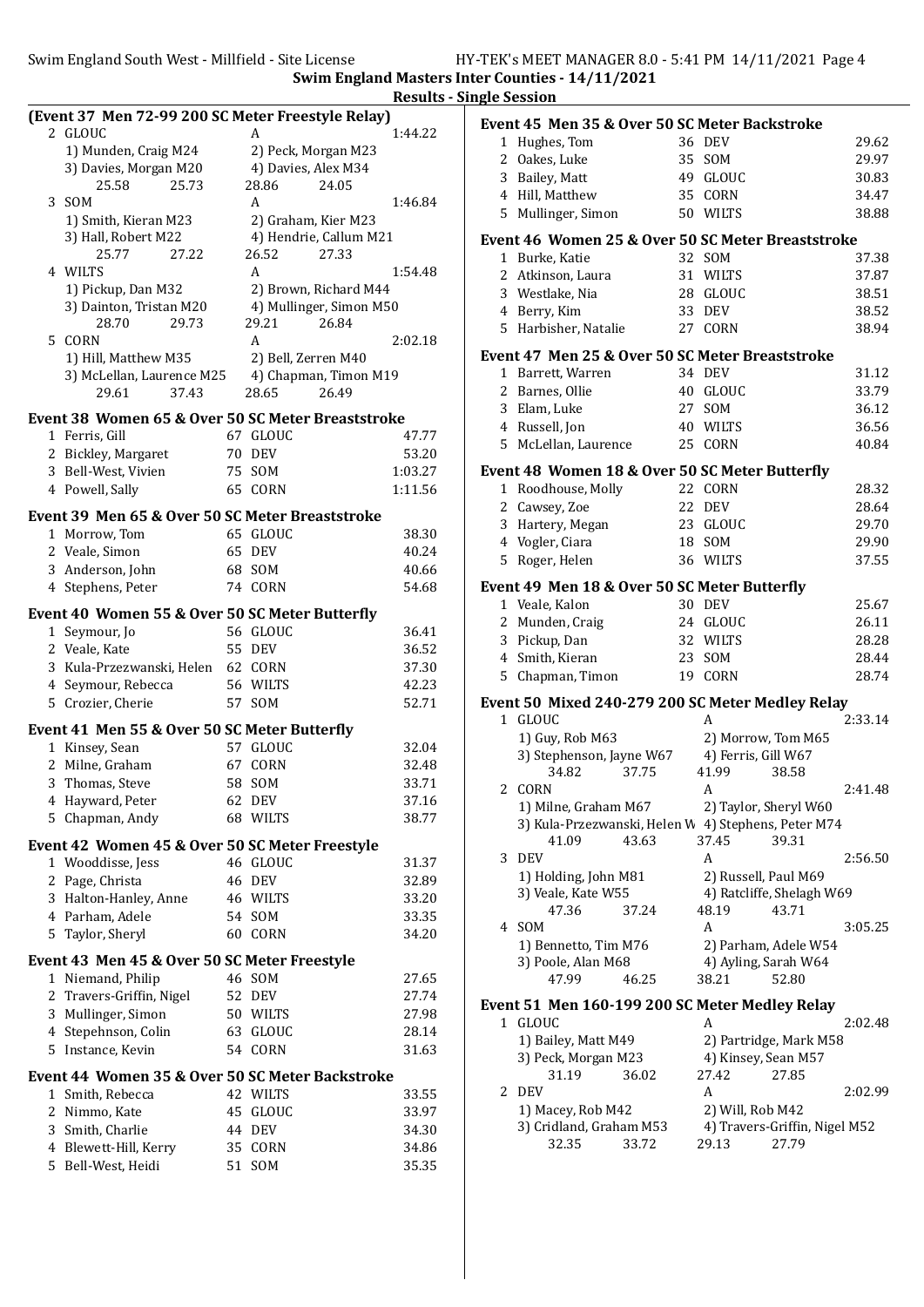Swim England South West - Millfield - Site License HY-TEK's MEET MANAGER 8.0 - 5:41 PM 14/11/2021 Page 5 Swim England Masters Inter Counties - 14/11/2021

Results - Single Session

|   |                                                  |                         |                            | Results - |
|---|--------------------------------------------------|-------------------------|----------------------------|-----------|
|   | (Event 51 Men 160-199 200 SC Meter Medley Relay) |                         |                            |           |
|   | 3 WILTS                                          | A                       |                            | 2:14.37   |
|   | 1) Pickup, Dan M32                               |                         | 2) Adams, Konrad M53       |           |
|   | 3) Bailey, Phil M58                              | 4) Russell, Jon M40     |                            |           |
|   | 31.20<br>36.33                                   | 33.86                   | 32.98                      |           |
| 4 | SOM                                              | A                       |                            | 2:14.77   |
|   | 1) Thomas, Steve M58                             | 2) Smith, Thomas M41    |                            |           |
|   | 3) Semple, Michael M36                           |                         | 4) Niemand, Philip M46     |           |
|   | 39.08<br>36.66                                   | 29.76                   | 29.27                      |           |
| 5 | CORN                                             | A                       |                            | 2:41.26   |
|   | 1) Bell, Zerren M40                              |                         | 2) Instance, Kevin M54     |           |
|   | 3) Hill, Matthew M35                             | 4) Sirmon, James M57    |                            |           |
|   | 47.80<br>41.01                                   | 35.96                   | 36.49                      |           |
|   |                                                  |                         |                            |           |
|   | Event 52 Women 160-199 200 SC Meter Medley Relay |                         |                            |           |
|   | 1 SOM                                            | A                       |                            | 2:19.74   |
|   | 1) O'Grady, Philippa W52                         |                         | 2) Bell-West, Heidi W51    |           |
|   | 3) Williams, Victoria W39                        |                         | 4) Hardcastle, Sarah W45   |           |
|   | 37.45<br>36.89                                   | 32.70                   | 32.70                      |           |
| 2 | GLOUC                                            | A                       |                            | 2:24.21   |
|   | 1) Nimmo, Kate W45                               | 2) Turner, Clare W37    |                            |           |
|   | 3) Porter, Penny W43                             | 4) Nicholls, Anne W64   |                            |           |
|   | 34.01<br>40.27                                   | 33.35                   | 36.58                      |           |
| 3 | DEV                                              | A                       |                            | 2:28.21   |
|   | 1) Jenkinson, Rebecca W58                        |                         | 2) Browning, Alison W43    |           |
|   | 3) Page, Christa W46                             |                         | 4) Lake, Samantha W43      |           |
|   | 38.89<br>39.92                                   | 38.26                   | 31.14                      |           |
|   | 4 WILTS                                          | A                       |                            | 2:34.12   |
|   | 1) Seymour, Rebecca W56                          |                         | 2) Hislop, Katherine W45   |           |
|   | 3) Halton-Hanley, Anne W46                       | 4) Good, Bethan W40     |                            |           |
|   | 38.40<br>42.90                                   | 36.83                   | 35.99                      |           |
| 5 | CORN                                             | A                       |                            | 2:46.74   |
|   | 1) Baker, Fran W61                               | 2) Attfield, Alison W61 |                            |           |
|   | 3) Quartermaine, Sarah W35                       |                         | 4) Harbisher, Natalie W27  |           |
|   | 43.66                                            |                         | 32.63                      |           |
|   |                                                  |                         |                            |           |
|   | Event 53 Men 100-119 200 SC Meter Medley Relay   |                         |                            |           |
|   | 1 DEV                                            | А                       |                            | 1:48.40   |
|   | 1) Veale, Kalon M30                              | 2) Hughes, Tom M36      |                            |           |
|   | 3) Henry, Mat M31                                | 4) Taylor, Neal M36     |                            |           |
|   | 26.39<br>32.79                                   | 24.98 24.24             |                            |           |
| 2 | <b>GLOUC</b>                                     | A                       |                            | 1:52.63   |
|   | 1) McGregor, Calum M26                           | 2) Barnes, Ollie M40    |                            |           |
|   | 3) Pearson, Luke M33                             | 4) Munden, Craig M24    |                            |           |
|   | 27.66<br>33.07                                   | 27.14                   | 24.76                      |           |
| 3 | <b>SOM</b>                                       | A                       |                            | 2:00.96   |
|   | 1) Elam, Luke M27                                | 2) Graham, Kier M23     |                            |           |
|   | 3) Long, Sam M30                                 |                         | 4) Hendrie, Callum M21     |           |
|   | 30.57<br>34.86                                   | 27.62                   | 27.91                      |           |
| 4 | CORN                                             | A                       |                            | 2:38.42   |
|   | 1) Hill, Matthew M35                             | 2) Bell, Zerren M40     |                            |           |
|   | 3) Chapman, Timon M19                            | 4) Sirmon, James M57    |                            |           |
|   | 36.42<br>52.64                                   | 31.54                   | 37.82                      |           |
|   |                                                  |                         |                            |           |
|   | Event 54 Women 100-119 200 SC Meter Medley Relay |                         |                            |           |
|   | 1 CORN                                           | A                       |                            | 2:07.81   |
|   | 1) Harbisher, Emily W24                          | 2) Kotenko, Jodie W21   |                            |           |
|   | 3) Roodhouse, Molly W22                          |                         | 4) Blewett-Hill, Kerry W35 |           |
|   | 33.20<br>35.91                                   | 28.17                   | 30.53                      |           |
| 2 | <b>GLOUC</b>                                     | A                       |                            | 2:08.42   |
|   | 1) Westlake, Nia W28                             | 2) Noon, Kiera W21      |                            |           |
|   | 3) Hartery, Megan W23                            |                         | 4) Curnock, Rachel W34     |           |
|   | 33.73<br>35.48                                   | 29.78                   | 29.43                      |           |
|   |                                                  |                         |                            |           |

|   | діе зеззіон                                       |    |                         |         |  |  |  |  |
|---|---------------------------------------------------|----|-------------------------|---------|--|--|--|--|
|   | 3 DEV                                             |    | A                       | 2:11.13 |  |  |  |  |
|   | 1) Yardley, Kathryn W30                           |    | 2) Bickley, Jess W19    |         |  |  |  |  |
|   | 3) Berry, Kim W33                                 |    | 4) Townsend, Katie W21  |         |  |  |  |  |
|   | 34.72<br>36.90                                    |    | 31.44<br>28.07          |         |  |  |  |  |
|   |                                                   |    |                         | 2:12.94 |  |  |  |  |
|   | 4 SOM                                             |    | A                       |         |  |  |  |  |
|   | 1) Gilbert, Jenni W30                             |    | 2) Flint, Katherine W23 |         |  |  |  |  |
|   | 3) Vogler, Ciara W18                              |    | 4) Burke, Katie W32     |         |  |  |  |  |
|   | 36.61<br>36.43                                    |    | 30.39<br>29.51          |         |  |  |  |  |
|   |                                                   |    |                         |         |  |  |  |  |
|   | Event 55 Men 65 & Over 50 SC Meter Butterfly      |    |                         |         |  |  |  |  |
|   | 1 Veale, Simon                                    |    | 65 DEV                  | 31.65   |  |  |  |  |
|   | 2 Milne, Graham                                   |    | 67 CORN                 | 31.67   |  |  |  |  |
|   | 3 Chapman, Andy                                   |    | 68 WILTS                | 38.50   |  |  |  |  |
|   | 4 Morrow, Tom                                     | 65 | GLOUC                   | 38.88   |  |  |  |  |
|   | 5 Poole, Alan                                     |    | 68 SOM                  | 45.99   |  |  |  |  |
|   |                                                   |    |                         |         |  |  |  |  |
|   | Event 56 Women 65 & Over 50 SC Meter Butterfly    |    |                         |         |  |  |  |  |
| 1 | Stephenson, Jayne                                 |    | 67 GLOUC                | 44.44   |  |  |  |  |
|   |                                                   |    |                         |         |  |  |  |  |
|   | Event 57 Men 55 & Over 50 SC Meter Freestyle      |    |                         |         |  |  |  |  |
|   | 1 Stepehnson, Colin                               |    | 63 GLOUC                | 28.13   |  |  |  |  |
|   | 2 Hayward, Peter                                  |    | 62 DEV                  | 30.49   |  |  |  |  |
|   | 3 Thomas, Steve                                   |    | 58 SOM                  | 31.76   |  |  |  |  |
|   | 4 Bailey, Phil                                    |    | 58 WILTS                | 32.76   |  |  |  |  |
|   |                                                   |    |                         |         |  |  |  |  |
| 5 | Sirmon, James                                     | 57 | CORN                    | 36.88   |  |  |  |  |
|   | Event 58 Women 55 & Over 50 SC Meter Freestyle    |    |                         |         |  |  |  |  |
|   | 1 Jenkinson, Rebecca                              |    | <b>58 DEV</b>           | 31.48   |  |  |  |  |
|   |                                                   |    |                         |         |  |  |  |  |
|   | 2 Kula-Przezwanski, Helen                         |    | 62 CORN                 | 32.33   |  |  |  |  |
|   | 3 Allen, Sharon                                   |    | 60 WILTS                | 35.21   |  |  |  |  |
|   | 4 Flint, Jo                                       | 57 | SOM                     | 35.33   |  |  |  |  |
|   | 5 Nicholls, Anne                                  |    | 64 GLOUC                | 37.12   |  |  |  |  |
|   |                                                   |    |                         |         |  |  |  |  |
|   | Event 59 Men 45 & Over 50 SC Meter Backstroke     |    |                         |         |  |  |  |  |
|   | 1 Bailey, Matt                                    |    | 49 GLOUC                | 31.45   |  |  |  |  |
|   | 2 Garros, Dominic                                 |    | 48 DEV                  | 33.04   |  |  |  |  |
|   | 3 Mullinger, Simon                                |    | 50 WILTS                | 34.55   |  |  |  |  |
|   | 4 Niemand, Philip                                 |    | 46 SOM                  | 37.86   |  |  |  |  |
|   | 5 Instance, Kevin                                 |    | 54 CORN                 | 43.28   |  |  |  |  |
|   |                                                   |    |                         |         |  |  |  |  |
|   | Event 60 Women 45 & Over 50 SC Meter Backstroke   |    |                         |         |  |  |  |  |
| 1 | Nimmo, Kate                                       | 45 | GLOUC                   | 33.77   |  |  |  |  |
| 2 | O'Grady, Philippa                                 |    | 52 SOM                  | 36.66   |  |  |  |  |
|   |                                                   |    |                         |         |  |  |  |  |
| 3 | Veale, Kate                                       | 55 | DEV                     | 37.73   |  |  |  |  |
|   | 4 Taylor, Sheryl                                  |    | 60 CORN                 | 42.38   |  |  |  |  |
| 5 | Halton-Hanley, Anne                               |    | 46 WILTS                | 44.17   |  |  |  |  |
|   |                                                   |    |                         |         |  |  |  |  |
|   | Event 61 Men 35 & Over 50 SC Meter Breaststroke   |    |                         |         |  |  |  |  |
|   | 1 Barnes, Ollie                                   |    | 40 GLOUC                | 33.06   |  |  |  |  |
| 2 | Hughes, Tom                                       | 36 | DEV                     | 34.75   |  |  |  |  |
| 3 | Smith, Thomas                                     | 41 | SOM                     | 36.01   |  |  |  |  |
|   | 4 Russell, Jon                                    |    | 40 WILTS                | 36.62   |  |  |  |  |
|   | 5 Bell, Zerren                                    | 40 | CORN                    | 49.02   |  |  |  |  |
|   |                                                   |    |                         |         |  |  |  |  |
|   | Event 62 Women 35 & Over 50 SC Meter Breaststroke |    |                         |         |  |  |  |  |
|   | 1 Bell-West, Heidi                                |    | 51 SOM                  | 38.63   |  |  |  |  |
|   | 2 Hislop, Katherine                               |    | 45 WILTS                | 38.72   |  |  |  |  |
|   | 3 Browning, Alison                                | 43 | DEV                     | 40.34   |  |  |  |  |
|   |                                                   |    |                         |         |  |  |  |  |
|   | 4 Turner, Clare                                   | 37 | <b>GLOUC</b>            | 40.56   |  |  |  |  |
| 5 | Chippett, Amy                                     |    | 39 CORN                 | 44.85   |  |  |  |  |
|   | Event 63 Men 25 & Over 50 SC Meter Butterfly      |    |                         |         |  |  |  |  |
|   |                                                   |    |                         |         |  |  |  |  |
|   | 1 Barrett, Warren                                 |    | 34 DEV                  | 26.28   |  |  |  |  |
| 2 | McGregor, Calum                                   |    | 26 GLOUC                | 26.43   |  |  |  |  |
| 3 | Long, Sam                                         |    | 30 SOM                  | 27.78   |  |  |  |  |
| 4 | Pickup, Dan                                       | 32 | WILTS                   | 27.86   |  |  |  |  |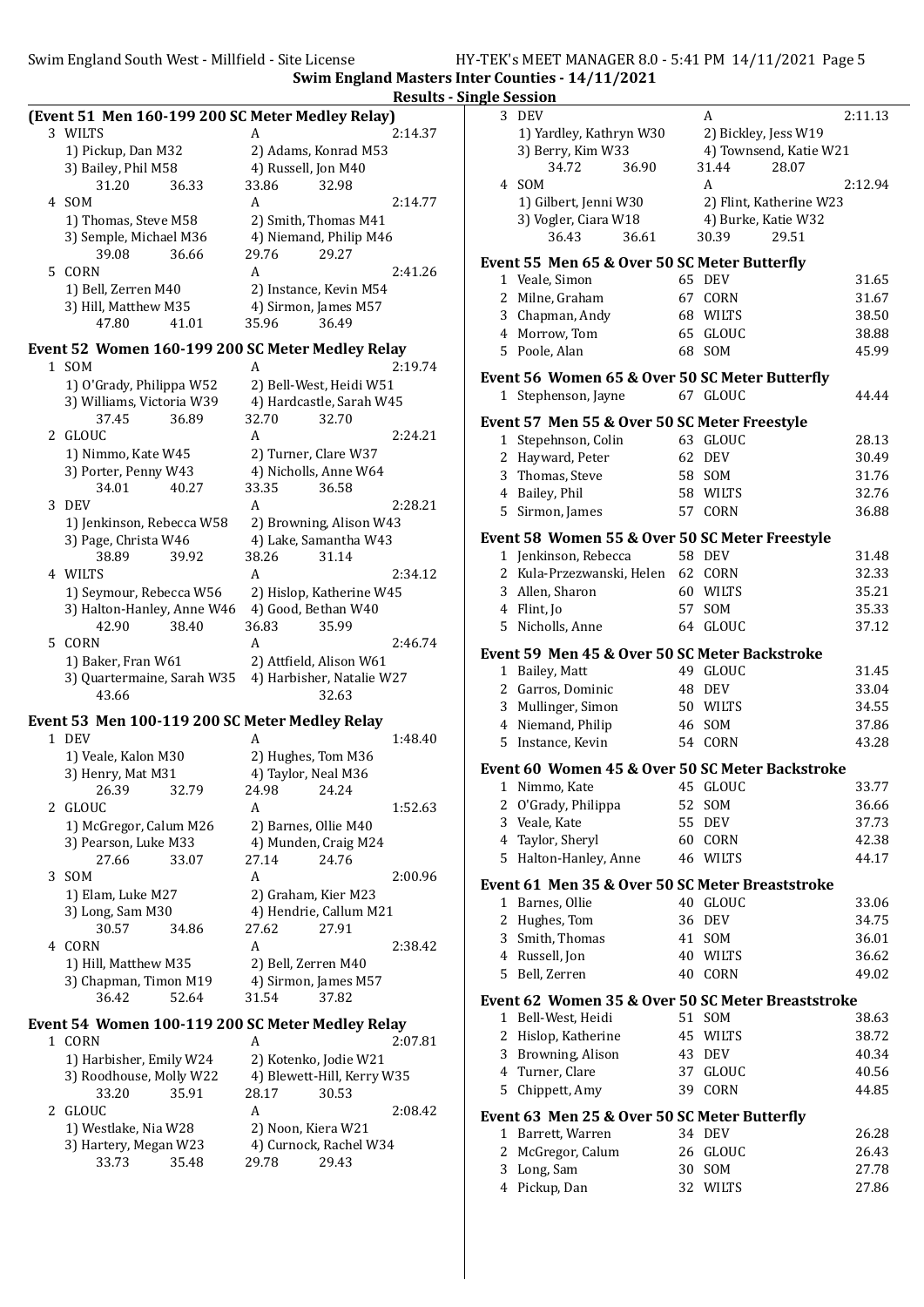Swim England Masters Inter Counties - 14/11/2021 Results - Single Session

|       | (Event 63 Men 25 & Over 50 SC Meter Butterfly)                       |    |            |                                  |         |
|-------|----------------------------------------------------------------------|----|------------|----------------------------------|---------|
|       | 5 McLellan, Laurence                                                 |    | 25 CORN    |                                  | 29.37   |
|       | Event 64 Women 25 & Over 50 SC Meter Butterfly                       |    |            |                                  |         |
|       | 1 Harbisher, Natalie                                                 |    | 27 CORN    |                                  | 31.43   |
|       | 2 Westlake, Ceris                                                    |    | 30 GLOUC   |                                  | 31.49   |
|       | 3 Berry, Kim                                                         | 33 | <b>DEV</b> |                                  | 31.51   |
|       | 4 Gilbert, Jenni                                                     |    | 30 SOM     |                                  | 33.40   |
|       | 5 Moore, Charity                                                     |    | 25 WILTS   |                                  | 35.25   |
|       |                                                                      |    |            |                                  |         |
|       | Event 65 Men 18 & Over 50 SC Meter Freestyle                         |    |            |                                  |         |
|       | 1 Munden, Craig                                                      |    | 24 GLOUC   |                                  | 24.66   |
|       | 2 Davis, Jon-Paul                                                    |    | 18 DEV     |                                  | 24.84   |
|       | 3 Smith, Kieran                                                      |    | 23 SOM     |                                  | 25.81   |
|       | 4 Chapman, Timon                                                     |    | 19 CORN    |                                  | 26.99   |
|       | 5 Pickup, Dan                                                        |    | 32 WILTS   |                                  | 27.30   |
|       | Event 66 Women 18 & Over 50 SC Meter Freestyle                       |    |            |                                  |         |
| 1     | Townsend, Katie                                                      |    | 21 DEV     |                                  | 27.83   |
|       | 2 Vogler, Ciara                                                      |    | 18 SOM     |                                  | 28.50   |
|       | 3 Tanner, Holly                                                      |    | 24 GLOUC   |                                  | 29.23   |
|       | 4 Harbisher, Emily                                                   |    | 24 CORN    |                                  | 29.37   |
| 5     | Atkinson, Laura                                                      |    | 31 WILTS   |                                  | 30.01   |
|       |                                                                      |    |            |                                  |         |
|       | Event 67 Women 200-239 200 SC Meter Medley Relay                     |    |            |                                  |         |
|       | 1 GLOUC                                                              |    | A          |                                  | 2:33.10 |
|       | 1) Nimmo, Kate W45                                                   |    |            | 2) Ferris, Gill W67              |         |
|       | 3) Seymour, Jo W56                                                   |    |            | 4) Trott, Julie W54              |         |
|       | 34.10<br>46.97                                                       |    | 36.04      | 35.99                            |         |
| 2     | CORN                                                                 |    | A          |                                  | 2:38.53 |
|       | 1) Baker, Fran W61                                                   |    |            | 2) Chippett, Amy W39             |         |
|       | 3) Kula-Przezwanski, Helen W 4) Taylor, Sheryl W60<br>42.40<br>44.55 |    | 37.22      | 34.36                            |         |
| 3     | <b>DEV</b>                                                           |    | A          |                                  | 2:42.23 |
|       | 1) Veale, Kate W55                                                   |    |            | 2) Bickley, Margaret W70         |         |
|       | 3) McGregor-Harper, Judith W 4) Jenkinson, Rebecca W58               |    |            |                                  |         |
|       | 52.81<br>38.56                                                       |    | 39.31      | 31.55                            |         |
|       | 4 SOM                                                                |    | A          |                                  | 2:43.65 |
|       | 1) Flint, Jo W57                                                     |    |            | 2) O'Grady, Philippa W52         |         |
|       | 3) Parham, Adele W54                                                 |    |            | 4) Crozier, Cherie W57           |         |
|       | 43.70<br>43.38                                                       |    | 1:16.57    |                                  |         |
|       |                                                                      |    |            |                                  |         |
|       | Event 68 Men 200-239 200 SC Meter Medley Relay                       |    |            |                                  |         |
| $1\,$ | <b>DEV</b>                                                           |    | A          |                                  | 2:12.67 |
|       | 1) Garros, Dominic M48                                               |    |            | 2) Hayward, Peter M62            |         |
|       | 3) Veale, Simon M65                                                  |    |            | 4) Travers-Griffin, Nigel M52    |         |
|       | 32.93<br>41.14                                                       |    | 31.52<br>A | 27.08                            |         |
| 2     | GLOUC                                                                |    |            |                                  | 2:15.28 |
|       | 1) Guy, Rob M63                                                      |    |            | 2) Partridge, Mark M58           |         |
|       | 3) Kinsey, Sean M57<br>34.69<br>36.28                                |    | 31.55      | 4) Armstrong, Brian M59<br>32.76 |         |
| 3     | CORN                                                                 |    | A          |                                  | 2:24.72 |
|       |                                                                      |    |            |                                  |         |
|       | 1) Hill, Matthew M35                                                 |    |            | 2) Instance, Kevin M54           |         |
|       | 3) Milne, Graham M67<br>34.09<br>40.68                               |    | 31.49      | 4) Stephens, Peter M74<br>38.46  |         |
| 4     | SOM                                                                  |    | A          |                                  | 2:26.28 |
|       | 1) Munnery, Gavin M55                                                |    |            | 2) Anderson, John M68            |         |
|       | 3) Thomas, Steve M58                                                 |    |            | 4) Niemand, Philip M46           |         |
|       | 40.31<br>43.54                                                       |    | 34.00      | 28.43                            |         |
|       |                                                                      |    |            |                                  |         |
|       |                                                                      |    |            |                                  |         |

|   | Event 69 Women 120-159 200 SC Meter Medley Relay |       |                      |                                 |         |
|---|--------------------------------------------------|-------|----------------------|---------------------------------|---------|
|   | 1 SOM                                            |       | A                    |                                 | 2:17.17 |
|   | 1) Burton, Jade W23                              |       |                      | 2) Bell-West, Heidi W51         |         |
|   | 3) Williams, Victoria W39                        |       |                      | 4) Hardcastle, Sarah W45        |         |
|   | 34.30                                            | 37.97 | 32.63                | 32.27                           |         |
| 2 | DEV                                              |       | A                    |                                 | 2:18.26 |
|   | 1) Smith, Charlie W44                            |       | 2) Page, Christa W46 |                                 |         |
|   | 3) Berry, Kim W33                                |       |                      | 4) Lake, Samantha W43           |         |
|   | 34.61                                            | 41.25 | 31.36                | 31.04                           |         |
| 3 | GLOUC                                            |       | A                    |                                 | 2:19.51 |
|   | 1) Westlake, Nia W28                             |       |                      | 2) Westlake, Ceris W30          |         |
|   | 3) Porter, Penny W43<br>34.33                    |       | 33.62                | 4) Wooddisse, Jess W46<br>31.01 |         |
|   | 4 WILTS                                          | 40.55 | A                    |                                 | 2:24.76 |
|   | 1) Roger, Helen W36                              |       |                      | 2) Rosendale, Collette W37      |         |
|   | 3) Summer, Tina W37                              |       | 4) Good, Bethan W40  |                                 |         |
|   | 34.71                                            | 39.46 | 36.88                | 33.71                           |         |
| 5 | CORN                                             |       | A                    |                                 | 2:32.17 |
|   | 1) Blewett-Hill, Kerry W35                       |       |                      | 2) Harbisher, Natalie W27       |         |
|   | 3) Quartermaine, Sarah W35                       |       |                      | 4) Attfield, Alison W61         |         |
|   | 35.77                                            | 39.68 | 32.66                | 44.06                           |         |
|   | Event 70 Men 120-159 200 SC Meter Medley Relay   |       |                      |                                 |         |
|   | 1 GLOUC                                          |       | A                    |                                 | 1:59.28 |
|   | 1) Davies, Morgan M20                            |       | 2) Barnes, Ollie M40 |                                 |         |
|   | 3) Bailey, Matt M49                              |       | 4) Davies, Alex M34  |                                 |         |
|   | 28.54                                            | 33.65 | 28.51                | 28.58                           |         |
| 2 | DEV                                              |       | A                    |                                 | 1:59.31 |
|   | 1) Macey, Rob M42                                |       | 2) Will, Rob M42     |                                 |         |
|   | 3) Barrett, Warren M34                           |       | 4) Page, Jamie M44   |                                 |         |
|   | 31.73                                            | 33.86 | 26.56                | 27.16                           |         |
| 3 | SOM                                              |       | A                    |                                 | 2:02.18 |
|   | 1) Oakes, Luke M35                               |       |                      | 2) Semple, Michael M36          |         |
|   | 3) Long, Sam M30                                 |       |                      | 4) Smith, Thomas M41            |         |
|   | 30.32                                            | 35.61 | 27.80                | 28.45                           |         |
|   | 4 WILTS                                          |       | A                    |                                 | 2:14.35 |
|   | 1) Pickup, Dan M32<br>3) Brown, Richard M44      |       | 4) Bailey, Phil M58  | 2) Adams, Konrad M53            |         |
|   | 30.80                                            | 37.03 | 1:06.52              |                                 |         |
| 5 | CORN                                             |       | A                    |                                 | 2:23.54 |
|   | 1) Chapman, Timon M19                            |       | 2) Bell, Zerren M40  |                                 |         |
|   | 3) McLellan, Laurence M25                        |       |                      | 4) Sirmon, James M57            |         |
|   | 30.57                                            | 46.12 | 29.49                | 37.36                           |         |
|   | Event 71 Women 72-99 200 SC Meter Medley Relay   |       |                      |                                 |         |
|   | 1 DEV                                            |       | A                    |                                 | 2:04.24 |
|   | 1) Cawsey, Zoe W22                               |       | 2) Steer, Hollie W19 |                                 |         |
|   | 3) Bickley, Jess W19                             |       |                      | 4) Townsend, Katie W21          |         |
|   | 30.31                                            | 34.24 | 30.87                | 28.82                           |         |
| 2 | CORN                                             |       | A                    |                                 | 2:09.73 |
|   | 1) Hoey, Emily W25                               |       |                      | 2) Roodhouse, Molly W22         |         |
|   | 3) Kotenko, Jodie W21                            |       |                      | 4) Harbisher, Emily W24         |         |
|   | 35.39                                            | 32.54 | 32.15                | 29.65                           |         |
| 3 | <b>GLOUC</b>                                     |       | A                    |                                 | 2:10.16 |
|   | 1) Westlake, Nia W28                             |       | 2) Noon, Kiera W21   |                                 |         |
|   | 3) Tanner, Holly W24                             |       |                      | 4) Curnock, Rachel W34          |         |
| 4 | 33.94<br>SOM                                     | 35.54 | 31.13<br>A           | 29.55                           |         |
|   | 1) Flint, Katherine W23                          |       | 2) Burton, Jade W23  |                                 | 2:12.45 |
|   | 3) Vogler, Ciara W18                             |       | 4) Burke, Katie W32  |                                 |         |
|   | 34.45                                            | 37.80 | 30.64                | 29.56                           |         |
|   |                                                  |       |                      |                                 |         |